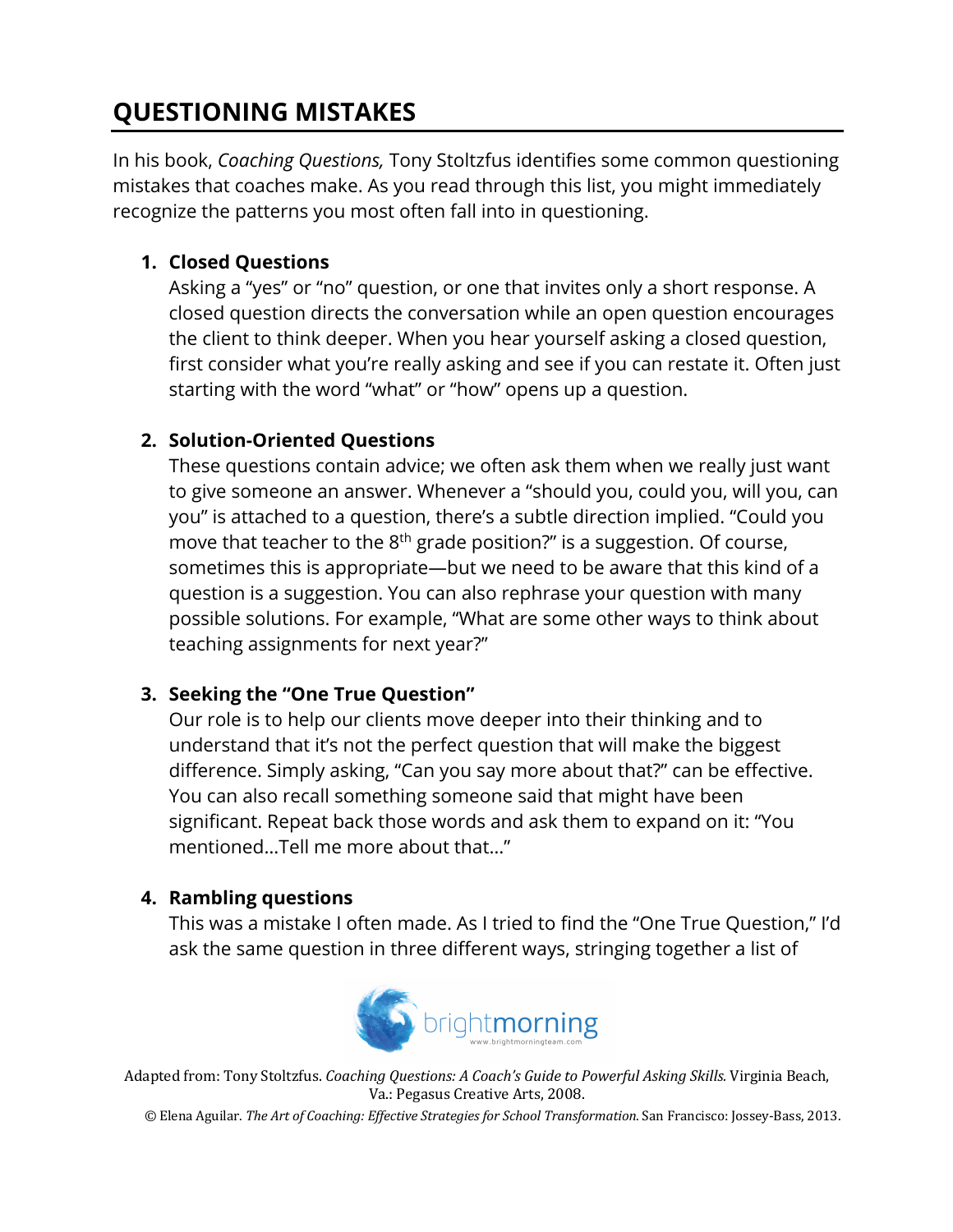sentence fragments. This often happens for verbal processors because this is the way we think—by hearing ourselves say it. By the time we've finally articulated the question, the client is confused about what to answer. It took me some time to learn to think and then talk. I had to become comfortable with a few moments of silence while I formulated the question I wanted to ask. What was interesting also was that as I was thinking, often the client was thinking too. Sometimes I didn't even need to ask another question—the client would just keep talking. The other reason coaches can ask rambling questions is because we're really trying to lead the client down a path and we're trying to do it surreptitiously. At these moments, we need to practice becoming aware of our agenda, and letting go of it.

#### **5. Interpretive Questions**

Sometimes questions can reflect our interpretation of what a client says. These questions can erode trust. The client can feel defensive about the analysis and can feel put on the spot to respond to it. For example, let's say a teacher says, "Lately it's been hard for me to deal with my 8<sup>th</sup> grade class. I'm really missing teaching elementary students. This is so hard." An interpretive question from a coach could be, "So are you saying you want to look for a different teaching job?" An open-ended and probing question could be: "Can you tell me more about how your 8<sup>th</sup> graders are challenging right now?" or "What specifically do you miss about your elementary students?"

## **6. Rhetorical Questions**

Rhetorical questions are often emotional or judgmental opinions that are posed as questions. They can elicit a defensive response or none at all. If you find yourself asking a lot of rhetorical questions you might want to explore your beliefs and feelings about your client.

# **7. Leading Questions**

Leading questions subtly point the client to a certain answer—usually the one that the coach wants to hear. Rather than asking, "Would you describe that feeling as discouraged?" you can ask a question with multiple solutions: "Would you describe that feeling as discouraged, frustrated, confused,



Adapted from: Tony Stoltzfus. *Coaching Questions: A Coach's Guide to Powerful Asking Skills.* Virginia Beach, Va.: Pegasus Creative Arts, 2008.

© Elena Aguilar. The Art of Coaching: Effective Strategies for School Transformation. San Francisco: Jossey-Bass, 2013.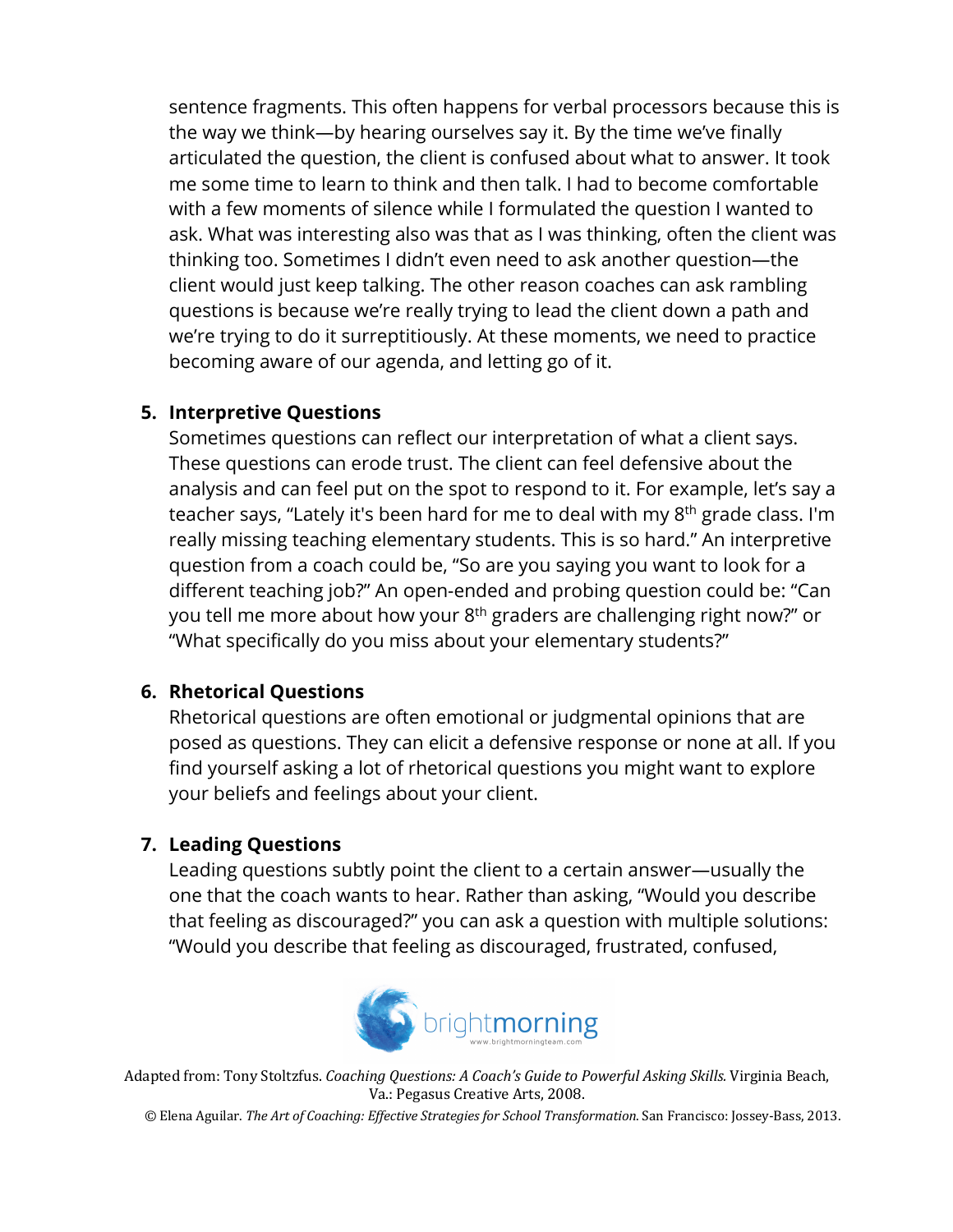upset?" This asks the client to select and not just agree with you. If you realize that you've just asked a leading question, then try this: Add an "or" to the end of the statement and ask the opposite question. "Would you describe that feeling as discouraged? Or would you say you were feeling sad?"

#### **8. Interrupting**

For some, interrupting can be a habit we're not even aware of. Frequent interrupters are frustrating to talk to. We might interrupt, or talk over someone, or when we both started talking at the same time, don't defer to the client. Another way of interrupting is to "talk for" the client—to jump in and finish his thoughts for him. This habit takes some time to break. Start by making a commitment to count to two after the client has stopped speaking before you reply or ask a question. If the person starts speaking before the two seconds are up that's great. We have to remember that our goal as a coach is not to interject our ideas, but to help the client explore his.

#### **9. Not interrupting**

Interrupting a lot is a problem, but *not* interrupting and refocusing or redirecting the conversation can also be a problem. Some clients can speak for 15 minutes without stopping—but they might be giving irrelevant details and slowing their own progress. The coach's job is to manage the conversation. If you notice a client speaking in this way—and you'll probably sense that the client is running off in some less than useful direction—then you need to interject a question that brings things back to focus. You can also openly discuss the rambling and secure permission to interrupt when you notice it. Using a phrase such as "Earlier you said…can we go back to that?" can be effective. You can also say, "Excuse me for interrupting…"

#### **10.Why Questions**

It is a good idea not to ask "Why" questions in coaching. With a few exceptions, is one of the rules that I hold in coaching. Why questions put people on the defensive—we're being asked to justify our actions. Instead of using why, see if you can rephrase a question and lead with "What…" So transform a question like: "Why do you think your assistant principal



Adapted from: Tony Stoltzfus. *Coaching Questions: A Coach's Guide to Powerful Asking Skills.* Virginia Beach, Va.: Pegasus Creative Arts, 2008.

© Elena Aguilar. The Art of Coaching: Effective Strategies for School Transformation. San Francisco: Jossey-Bass, 2013.